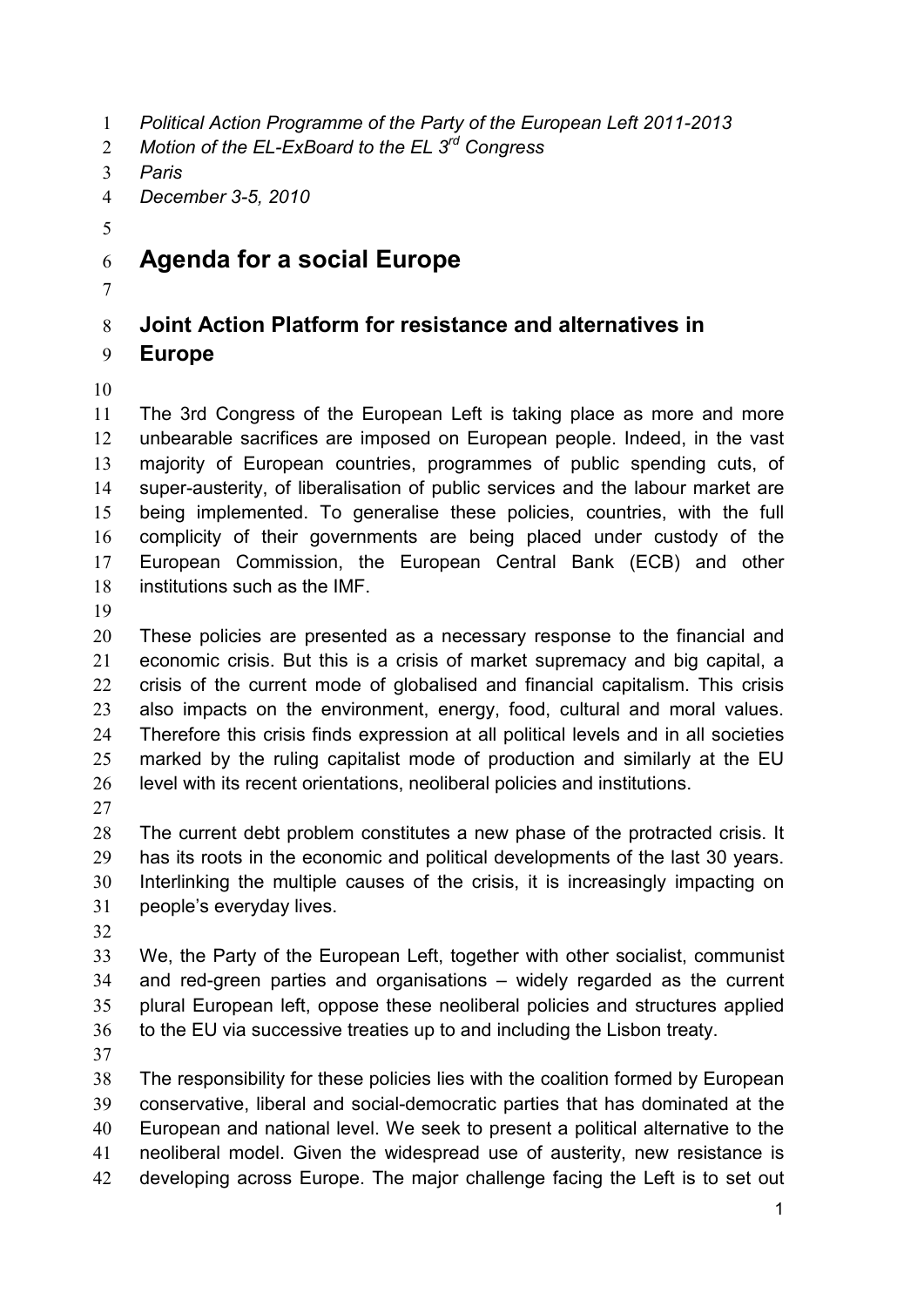alternatives, encourage this resistance, and mould from it a movement for an alternative vision of civilisation committed to solidarity. We do this in the name of a social, ecological and peaceful Europe.

Ever firmer adherence to the Stability Pact and the EU 2020 strategy, modelled on IMF structural adjustment programmes, will not lead to the end of the crisis: on the contrary, it heralds the prospect of aggravated distortions, tensions, authoritarianism and social inequality. There is a risk of economic collapse, massive exacerbation of poverty and precariousness, and the destruction of the social model and European civilisation itself. There is a risk of further depression within the Euro-zone, not to mention the insurmountable problems imposed on other countries, such as the United Kingdom, Hungary, Romania or the Baltic countries. There is a risk of powerlessness in the face of the challenges posed by the ecological question. There is a serious risk of strangulation of democracy, of authoritarian "governance" of member states led by the interests of the market, and the management of national economies by the Commission, the ECB and the IMF.

There is already a substantial threat that the EU´s legitimacy crisis will worsen, that a lack of democratic impetus and of solidarity among the scorned and excluded who are unable to enforce their rights and decide their future will bolster the ascent of the ultranationalist, xenophobic and racist ideas of the extreme right.

There is a mounting threat to peaceful coexistence and to national minorities within the EU and the possibility of achieving real equality between women and men is facing significant obstacles. This involves the aforementioned tendency towards dramatic cuts, as well as rollbacks on standards in gender democracy and non-discrimination against minorities within the EU and beyond.

It is not the European people - the working and unemployed, students and those in training, the elderly, women and children, the sick and disabled, the poor and the low and middle-income earners - who should pay for this crisis. No, it is time for radical policy change. This policy change must guarantee that those who are responsible for the crisis will pay for it. Sustainable regulation must be developed, taking the banking and credit system into public control and re-orientating it towards social and ecological aims. Concrete steps can and should be taken to free EU and national government policymaking from the grip of financial markets, to turn the logic of profit into a new logic of human development based on social justice and sustainable ecology.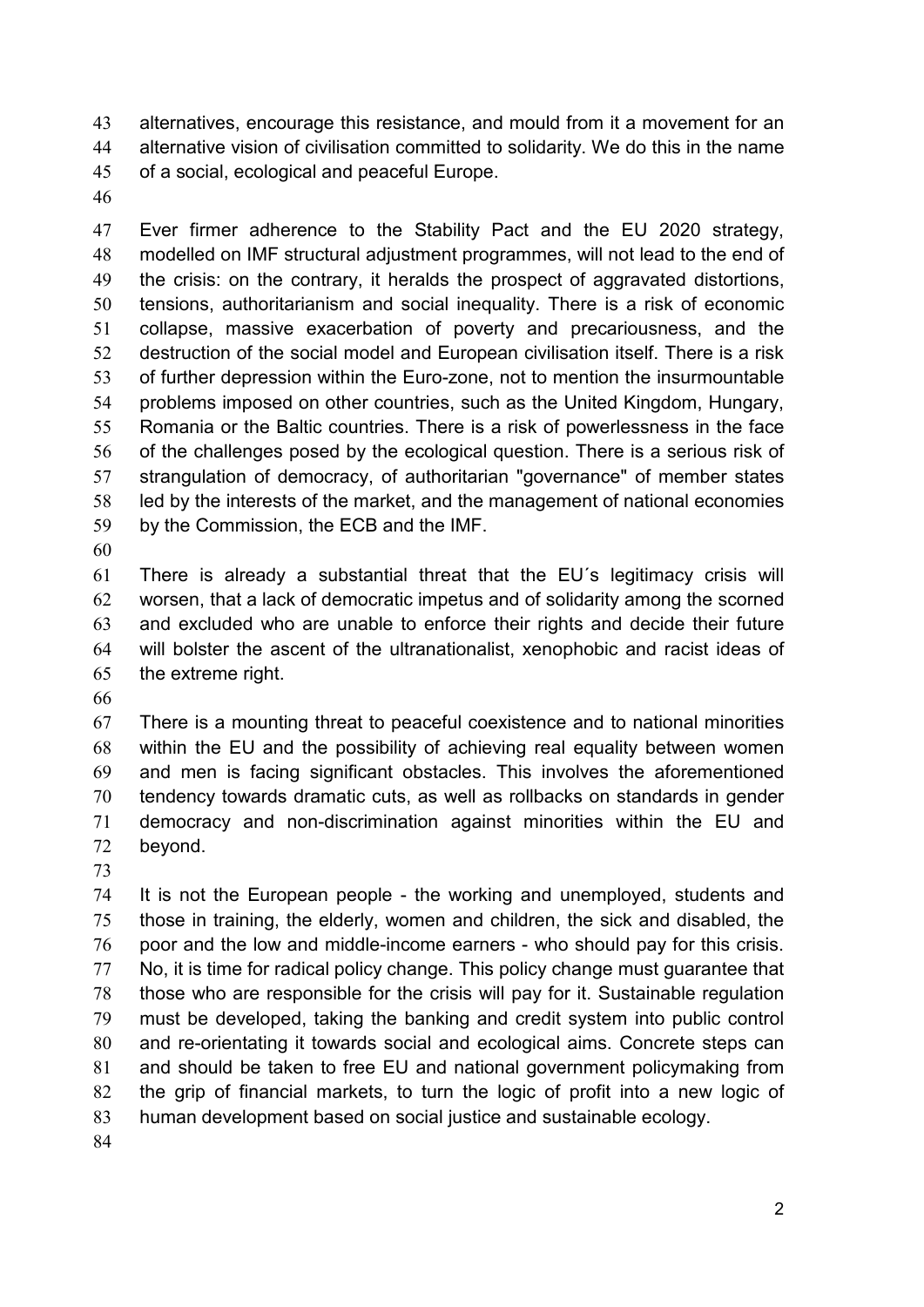That is the current path of realism. That is an approach in the interests of European countries and their peoples. With the constructive will to formulate alternatives with which we can enter into a broader dialogue with people – and to organise a common struggle - we present the following proposals. These proposals are not simply to be taken or to be left, but are intended to evolve in an open debate among European people and movements.

- 
- 

#### **1. It is time for a radical democratisation of European politics**

This crisis is also a crisis of democracy. Too often crucial decisions are taken without working people. They believe that the EU is a far-off, incomprehensible and interventionist construction that ignores their demands and their hopes. Changing the foreign, environmental, social and economic policies of the EU and of the member states means instigating a new democratic process based on active participation by people, European and national parliaments via new participatory powers and rights. We stand for democratic republics with electoral laws that respect proportional representation. This democratic transformation process has to concern institutions as well as policies at the EU and national levels. We are struggling for a democratic re-structuring of Europe and the EU.

Many people see growing poverty and inequality as a failure of the EU. If the EU is not able to halt speculation, who is? National or Eurocentric solutions in opposition to the interests of people across Europe and the world do not bring equality. Without solidarity and cooperation across national boundaries, we will not get the opportunity to design the policies of the future. We believe that social responsibility comes about only through cooperation, not competition.

Demonstrations, strikes and other forms of protest by workers, students, farmers and the retired all over Europe show that there is growing resistance to austerity as more people demand a pro-people, pro jobs and pro-environment way out of the crisis with a view towards social cohesion, full employment, decent wages and pensions, improved education, health and other social services. However, the protests will not be successful in the long term without Europe-wide political action, and deep changes in European policy and institutions – such aims being frequently brought together under the slogan 'Another Europe is possible'. The European Left will continue to act to broaden the appeal of sensible alternatives for a social, democratic, ecological and peaceful Europe. Many people, including those outside Europe, see a new development path that is cooperative and based on solidarity, ecological principles and gender equality, as a desirable, essential and concrete alternative.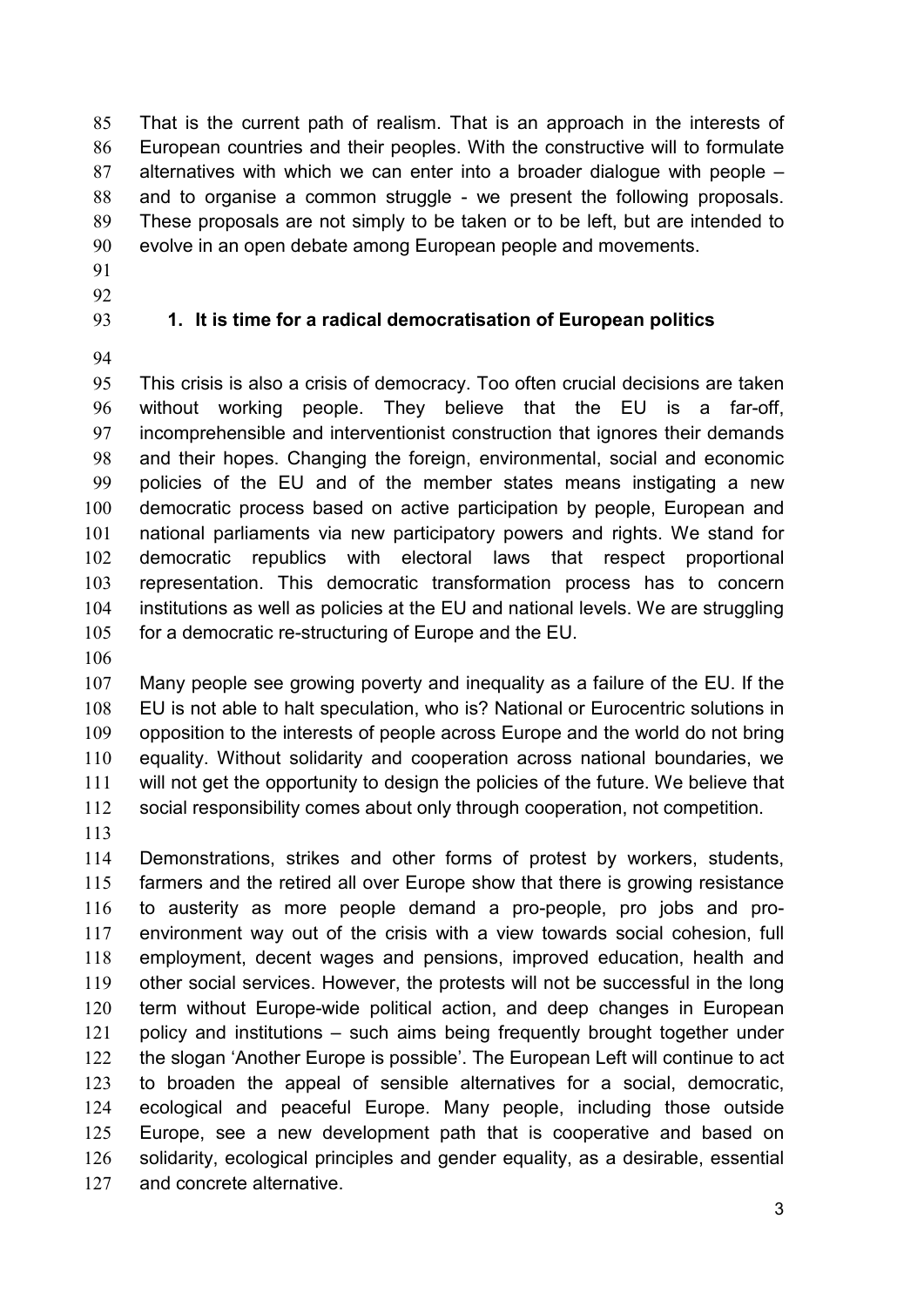Humankind depends on careful management of production and natural resources, rather than consuming, exploiting and destroying them. Clean water, quality education, independence, decent work, healthcare, intercultural dialogue, modern communication and mobility are not luxury commodities but social rights which must be guaranteed. Despite this, many people are denied access to basic services.

The Party of the European Left is campaigning for a democratic political alternative, to change the situation at every level: local, national, European and global. We are seeking partners in this quest: political forces, trade unions and social movements, those who believe that another Europe is possible. That means we want to create a political and social front against neoliberalism at the national as well as at the European level. We want to win over the majority for this aim. For these reasons, the European Left mobilises and engages in a dialogue with political forces, trade unions, the peace movement, consumer associations, environmental groups, activists fighting for equality and against racism, science and technology experts, activists from the Social Forums, education and cultural associations. Together with social actors engaged in industry, agriculture and the defence of public services we work towards contributing to the realisation of all political and social rights, and a Europe open to the world. We work for the common rights of people regardless of their nationality, colour, sex or language.

The exportation of a model of domination over humankind and nature that sees every song and drop of water in terms of profit has made this world neither safer nor more humane. The freedom of the individual justifies neither the rights of the strongest nor the limitless dictates of the market. The misappropriation of scientific and technological progress in a trend of "innovation" in order to maximize the profits of financial market capitalism has come to endanger the future of us all. The spirit of free competition, privatisation and deregulation has become the determining factor in politics since the collapse of so-called "real socialism". The discarding of the principles of post-war Europe such as social, economic and political cooperation and a properly consensual and peaceful foreign and security policy was accelerated.

With the Single Market, the Maastricht Treaty and the Stability and Growth Pact, wage and social dumping took precedence over public services from the late 80s 90s onwards.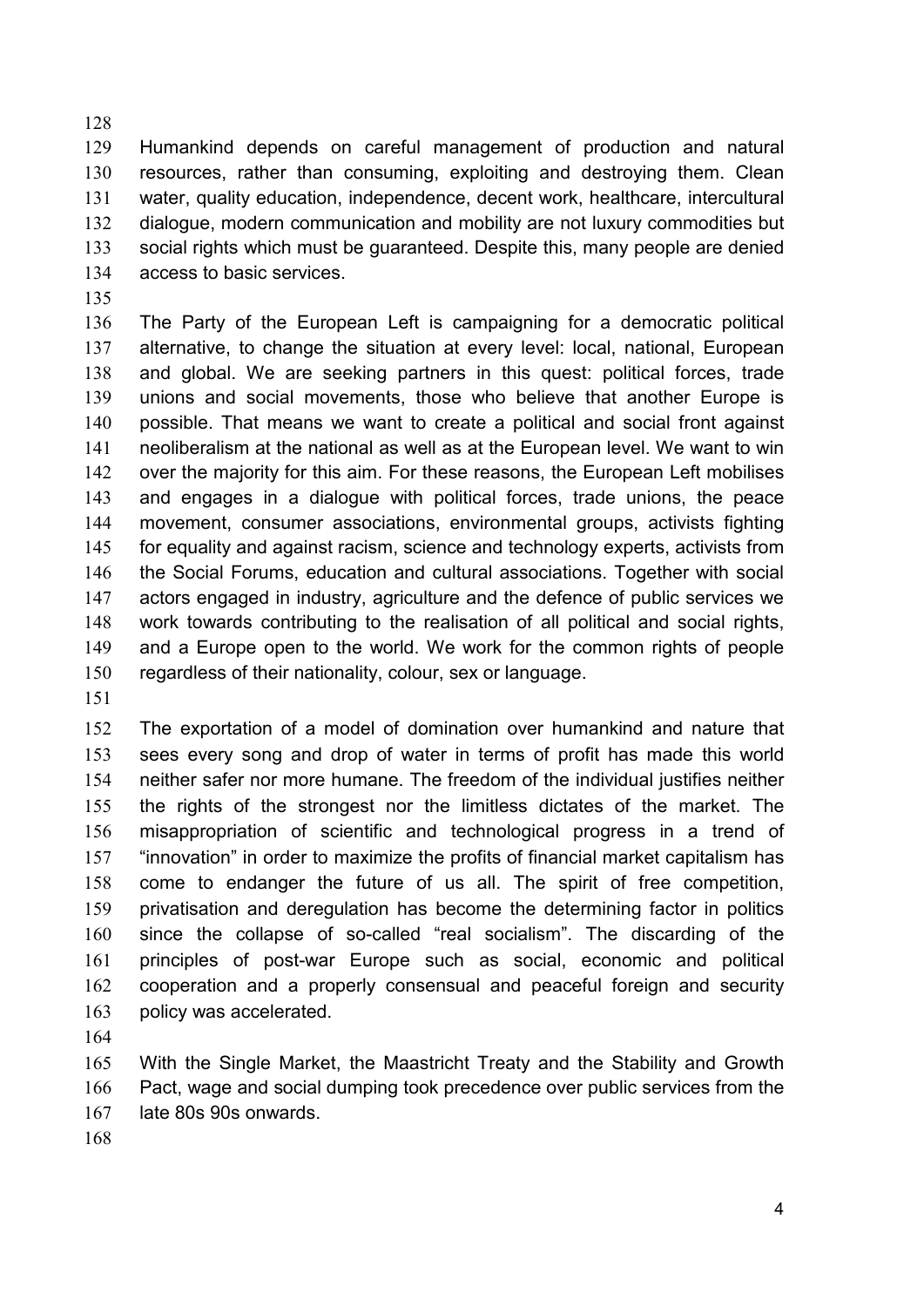Our public institutions are the backbone of democracy, be they for education, healthcare, transport or culture, to extend credit to regional economies or to ensure access to energy at the local level. At the same time – even with the expansion of the EU – the problems of unemployment, poverty, inequality and of the European agricultural economy remain unsolved.

Likewise, critical issues such as energy security, climate change, and free access to communication and information networks remain problematic. It is time to upgrade the role of parliaments, European as well as national, in legislative policymaking and democratic supervision.

The crisis of capitalism, its neoliberal management, its imperialist system, militarisation and its related ultra-sectarian strategies profoundly mark international relations and push the limits of a system of exploitation, predation and domination that requires radical, large-scale democratic transformations.

On the other hand, the multi-faceted crisis is playing a catalytic role in changing the international balance of power with US hegemony being increasingly challenged as countries outside the so-called developed world acquire a pivotal role (China, India, Brazil, etc). Independent of the US, the EU needs to become a self-confident international actor in a world of mutual respect and cooperation.

- 
- 

## **2. We are not paying for your crisis**

The international financial and economic crisis washed like a wave over humanity's unsolved problems. In the last two years, the governments of the dominating powers, headed by the G 8, have kept the global financial system alive with enormous sums of public money. They have taken up their role as 200 the rescuers of a collapsing global financial market. At the same time, they remain indifferent to growing poverty and the challenges of climate change. Public budget debts have reached record levels. The most serious financial and economic crisis for decades is nowhere near being tackled. Those in 204 government have questioned neither the international financial markets, which are out of control, nor the global economic order. There are no effective regulations to prohibit speculation on currencies, foodstuffs or essential goods. The undefeated financial and economic crisis is a growing security risk: this is true both for daily life and for the peaceful coexistence of countries.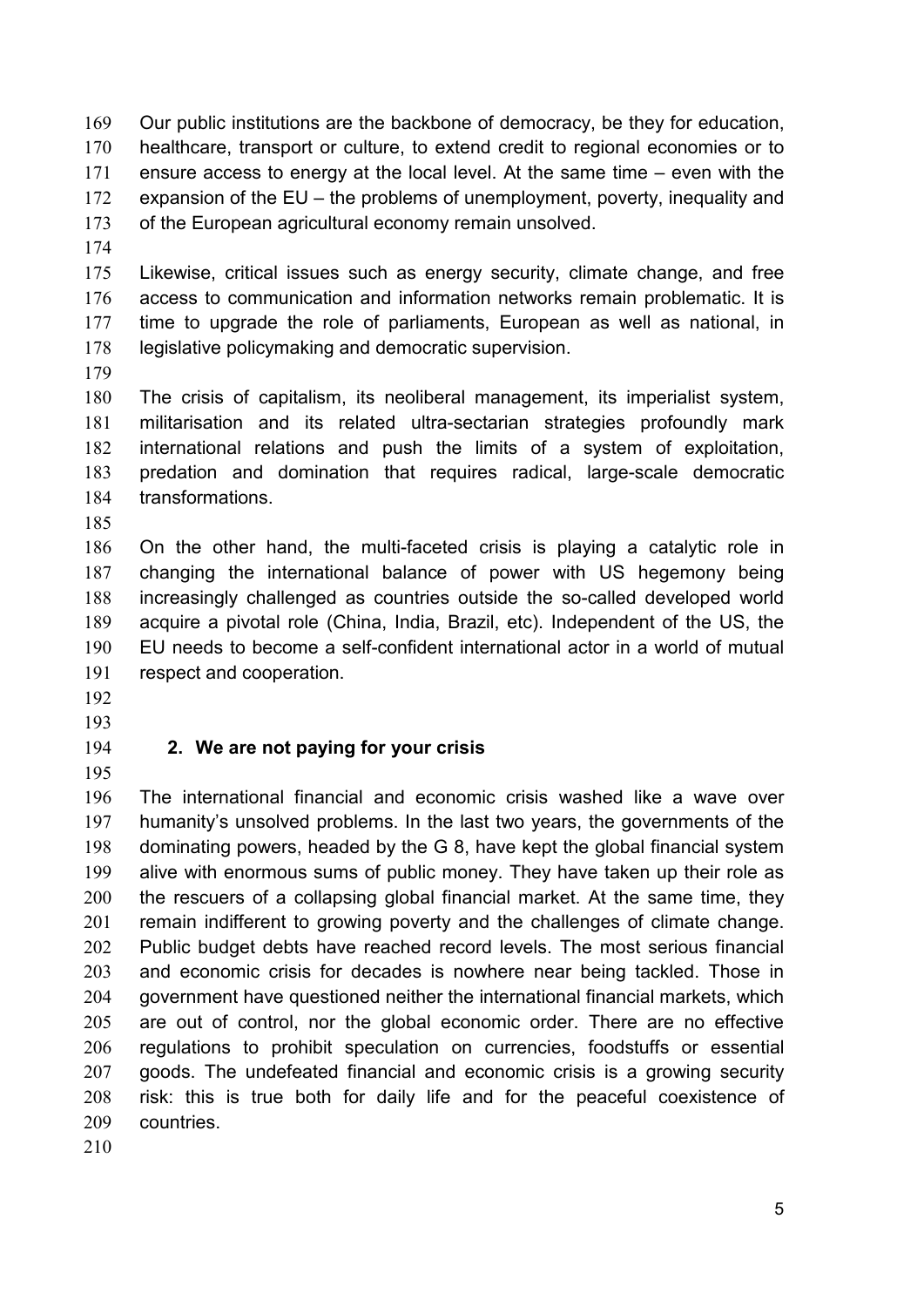Europe and the EU are mired in crisis too. Millions of jobs have been lost or are under threat. Meanwhile more people are being forced to take more than one job in order to get by. Precariousness and flexicurity are more than ever a bitter reality. Social problems are growing. The EU has yet to employ effective measures to make those who caused the crisis financially accountable. National governments are also reluctant to involve financial speculators in the solving of the crisis, via creaming off capital gains yields. Thus, their answer is loud and clear: the costs of the financial crisis should be borne by the taxpayer, particularly those of the poorest Euro-zone countries. However, the roots of dramatic national debts, particularly in Eastern and Southern Europe, but also in Ireland, Great Britain, Iceland and the Baltic countries can also be 222 found in European policy. Now those countries are supposed to bear the consequences alone. Moreover, they are forced to forego urgently needed investment in education, health and social protection and to make further cuts to their welfare services and public sectors. The renovation of public infrastructure will have to wait. This sows the seeds of tomorrow's social problems. Thus a veil is drawn over the fact that catastrophic wage dumping in the richer member states has, for years, brought pressure and political errors in its wake. The failing policies of the most vulnerable countries are a mirror image of the larger countries' exclusive orientation towards relocation and export. Higher wages would also protect the large countries from the maelstrom of financial instability and tomorrow's national deficits; they are an essential condition for anti-dumping social clauses in international trade deals. However, the prevailing policy of low wages continues to favour the dogma of competition based on cutting social expenditure.

Today, people are forced to pay for aid measures for banks whereas those who caused the crisis are spared. The belief that nationalisation of the banks is some kind of socialist profanity has been shaken. States have taken financial institutions under their wings, and some of them are already trading again and making respectable profits. However, government influence goes 242 only so far as to rescue the banks, the bankers and their incomes. Equitably redistributing the wealth is not part of the programme. Governments are "nationalising" without ensuring democratic influence and control. They are therefore only nationalising losses by increasing national debt, insufficient investment and higher charges. Thus they are already responsible for all kinds of unsolved social problems.

As previously, this "regulation" serves the interests of financial capital but not the interests of the majority. The prevailing political line knows only one answer to the crisis: plunder the public coffers and increase the exploitation of 252 the workers. It participates in this class struggle from above and does not shy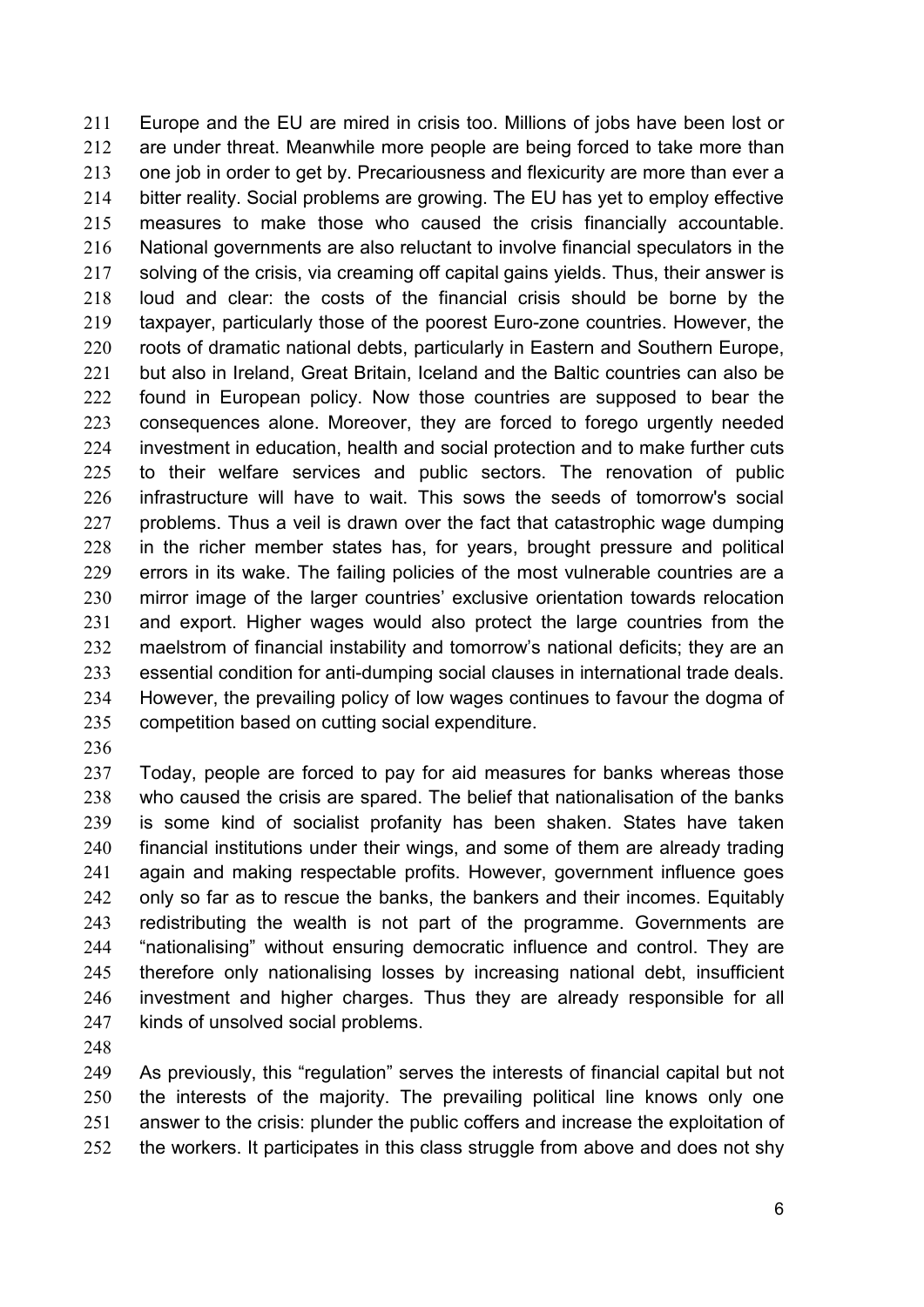away from pitting low earners, against people reliant on social welfare contributions and both against immigrants and refugees.

We are convinced that the majority of people can be won over to the campaign for socially fair, ecologically sustainable, democratic and peaceful European policies based on solidarity, and so we are publicising alternative solutions to the financial crisis.

- 
- 
- 

## **2.1. Fight the crisis effectively – now!**

The EU and European countries must move towards cooperation, and contribute to reforming the European and international monetary systems. Important strategic sectors, like the banking system, should be organised based on social ownership, democratic control and public access. In the neoliberal Europe, we have seen a generalised process of attacks on the rights of workers and wages. The European Left is fighting against social dumping. We want to support all movements that are active against the strategy of pitting the poor against the poor. We support workers across 272 Europe, the redistribution of income, and the fight against mass unemployment and job insecurity. In order to defend social and workers' rights, we must restore our capacity to tackle social and class conflict in Europe. To counter social and fiscal dumping, a European fiscal policy must be built based on the principle of progressive taxation. We fight for the 277 principle of equal pay for equal work at the same place all over Europe."

The European Left proposes the following measures to reduce the power and influence of financial markets:

• Transformation of the mission of the European Central Bank. Through cash generation and based on social criteria, the ECB should extend low interest credit to member states to finance social development. Regarding the banks, the ECB should introduce selective credits, favouring investment intended to create employment and discouraging financial operations;

• Taxation of all speculative transactions. EU institutions and member states should overhaul the architecture of global financial markets;

• New public revenues should be generated by taxing the income from financial assets and big capital, by means of a socially just tax reform aimed at stimulating the real economy. Domestic economies should be revitalised through structural policies and higher gross income;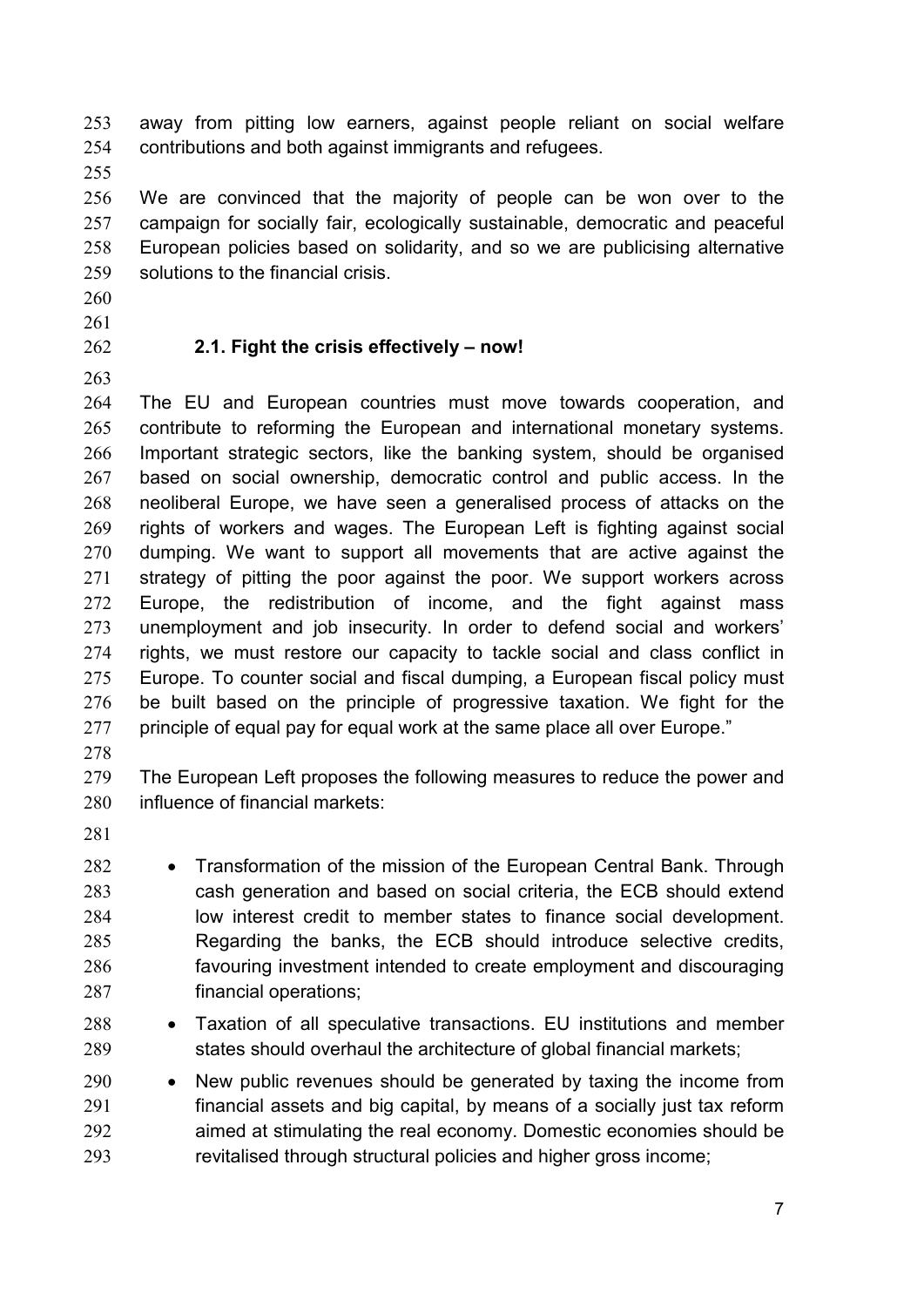- Abolition of tax havens established inside and outside European territory; banning – not only registration - of hedge funds and junk bonds; • Creation of a European public rating agency. Countries can no longer be hostages to private rating agencies, which serve speculative interests; • Issue of Eurobonds to allow member states to borrow at reasonable interest rates. To fight wage and social dumping, and to strengthen social and ecological requirements, the following measures must be introduced or tested in all countries in coordination: 307 • Macroeconomic balance between states and a strong internal market; • The introduction of standards which secure in all EU-countries – by law or by collective agreements – minimum wages at the level of at least 60% of the national average wage and always above the poverty threshold, with a high quality of social security for all; • Restrictive regulation of subcontracted labour and the limiting of the
- number of short-term contracts. New regulations that make it illegal to employ foreign workers on a lower wage or worse conditions than those existing in the country where the work is done. The so-called Laval verdict and other rulings undermining the right to strike and work for better wages and working conditions must be annulled;
- Strengthened and binding collective agreements on working conditions and compliancy with required standards in the case of "posted workers";
- Modernise public services and infrastructure with an investment programme for the key areas of education, health and social care, research, transport and environmental technology. This will guarantee millions of new jobs in the future.
- 

We want to lead the campaign for a global tax on financial transactions, for higher incomes, more protected and good jobs and humane working hours, secure pensions and better public infrastructure. We will do this together with trade unionists, social forums, women's, environmental and youth movements, migrant organisations and local authorities. We want to lead this campaign in our countries, and at the European level. We assume that this campaign must be carried through as a global demand.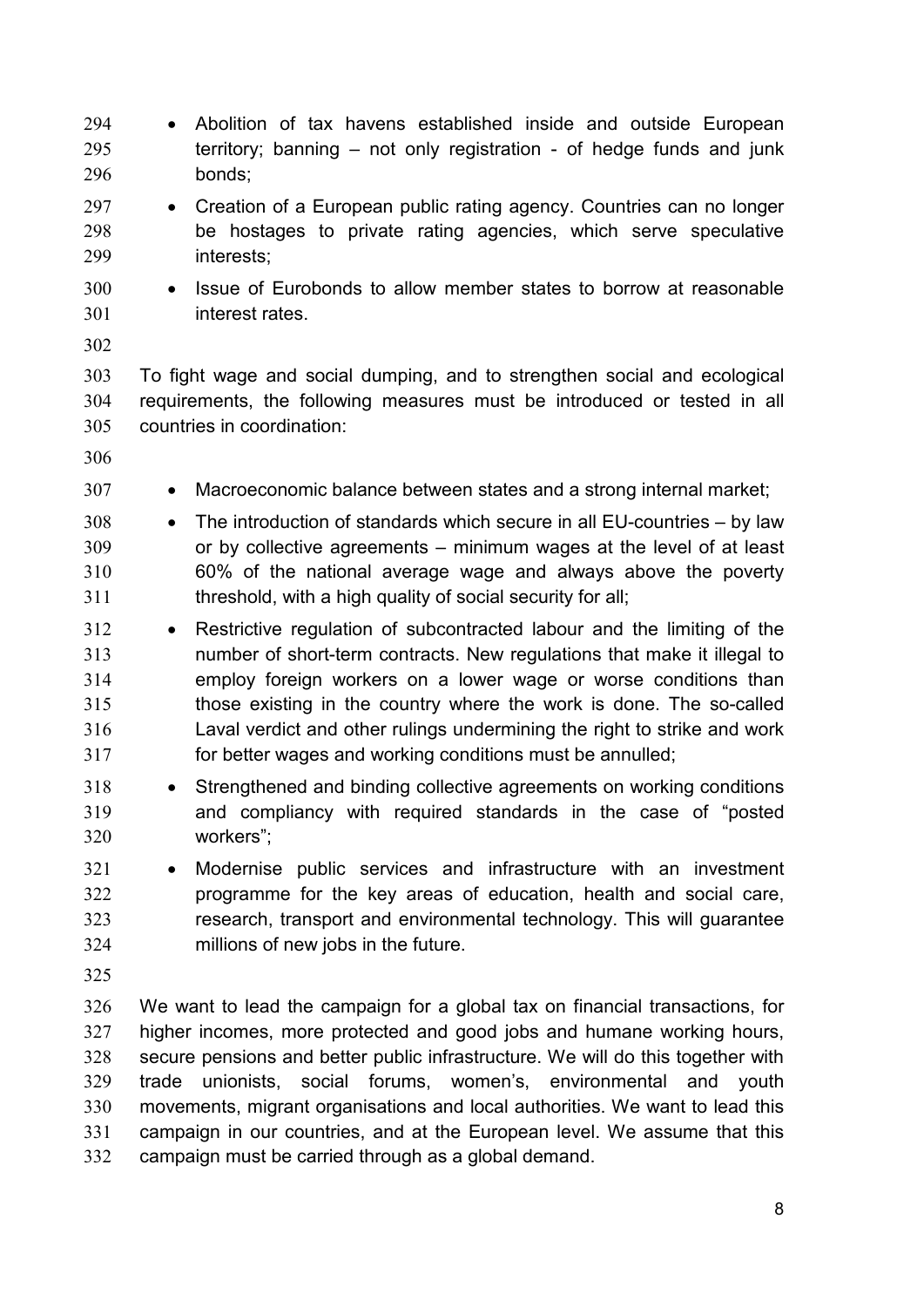Without immediate action, there will be no effective change in the response to the crisis. A sustainable political change must go beyond this; alternative political courses of action and a European action plan to fight poverty must be agreed. Together with trade unions, we will lead the campaign for the establishment of a social clause in European primary law. The consistent combination of economic and monetary union with a social and environmental policy is essential. Working for a social clause in European primary law and new orientations for social and environmental policy requires more than merely an EU-centric political approach. These demands are to be found in the trade unions and so they provide a link to social movements.

- 
- 

### **2.2. Action plan against unemployment, poverty and social exclusion**

80 million people in Europe live below the poverty line. Almost the same number again is acutely at risk of poverty. Rampant unemployment is a major contributing factor. This affects more and more people in meagre and insecure jobs, the working poor. It is a political failure across the board when, in one of the most productive economic areas in the world, one in five children in the EU is threatened by poverty.

Marginalisation by poverty, disadvantage in education, public and universal health, in living environments, the insufficient share of social, cultural and financial services are growing threats to social peace. The majority of the population expect politicians to introduce measures to counter poverty, and limit wasteful concentrations of wealth. The EU declared 2010 the "European Year for Combating Poverty and Social Exclusion". The EU's 2020 strategy also called for "poverty prevention". However, rising poverty and inequality are products of neoliberal policies implemented in the EU.

The logic of the current strategic decisions and the measures being taken to deal with the consequences of the economic and financial crisis still put competition, profitability and competitiveness at the top of the agenda. Just as the European elites provide so few coherent and intelligible answers to the current economic problems, they do nothing to prevent increasing inequalities. The consequences of poverty have not been reduced, because the causes of growing poverty remain unaddressed. The Party of the European Left is committed to achieving social justice. Wealth can no longer be concentrated in the hands of a few. Europe must recognise that property has duties and must serve the interests of society as a whole.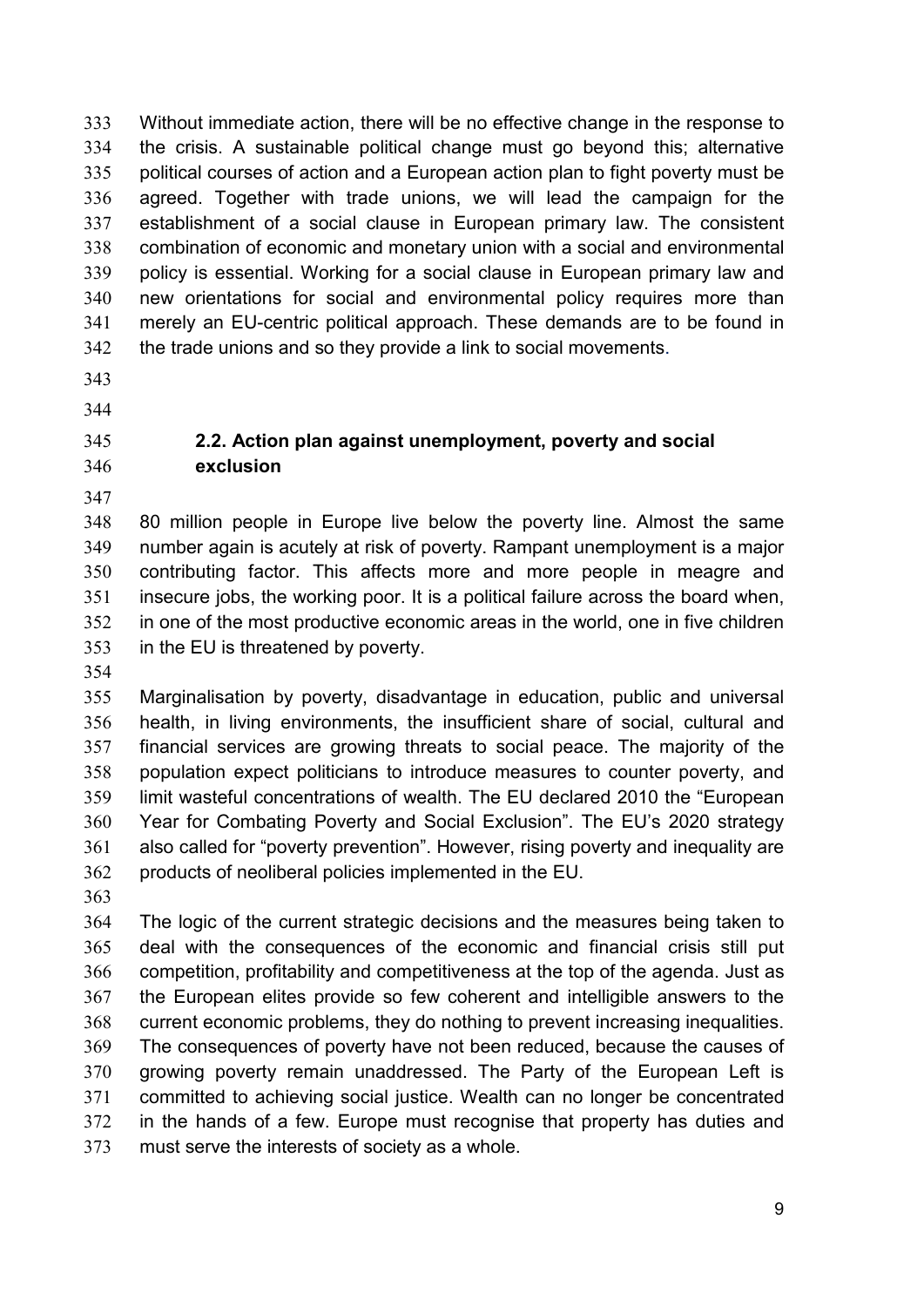Common goods like water, health, culture, land, natural resources and means of production must not be privatised but, on the contrary, they must be deemed common property and socialised.

The Left sees the fight against poverty as a social and political problem. We need development that places people in the foreground. For this reason, the fight against poverty will only be successful when this aim is the key component in all areas of EU and national policy. Europe needs a comprehensive safety net of high social standards. Homelessness and child poverty must end by 2015. Overcoming poverty is closely linked to solving all other social and environmental problems in our society.

With these aims in mind, a Europe-wide action plan is urgently needed. The European Left proposes the following goals, which expand on the main aspects of the immediate battle against the crisis:

- 
- A European-wide minimum wage of at least of 60% of the national average wage and the strengthening of collective agreements;
- An appropriate guaranteed minimum income for the unemployed, and those who do not have the means to sustain their livelihood;
- A decent wage for students and people in professional training;
- A decent pension guaranteed for everyone at the age of 60 years;
- Concrete, regular working conditions and decent jobs;
- Shorter working hours without a drop in income;
- Higher investment in social security, health, public services, public housing and the public environment;
- Implementation of a programme for increased energy efficiency in private buildings using existing technology to guarantee warm accommodation to everyone - the problem of "energy poverty" is considerable as energy bills swallow up 10% of average household income.
- 

The taxing of capital gains and speculation businesses, the progressive taxation of incomes and a developed public sector represent the financial means for the implementation of this action plan. European policies that force national tax dumping on companies and demands higher contributions from the employed and socially disadvantaged must end. The European Left underlined in its platform for the 2009 European elections that the Stability and Growth Pact must be replaced by a new solidarity pact, focusing on growth, full employment, social justice and environmental protection.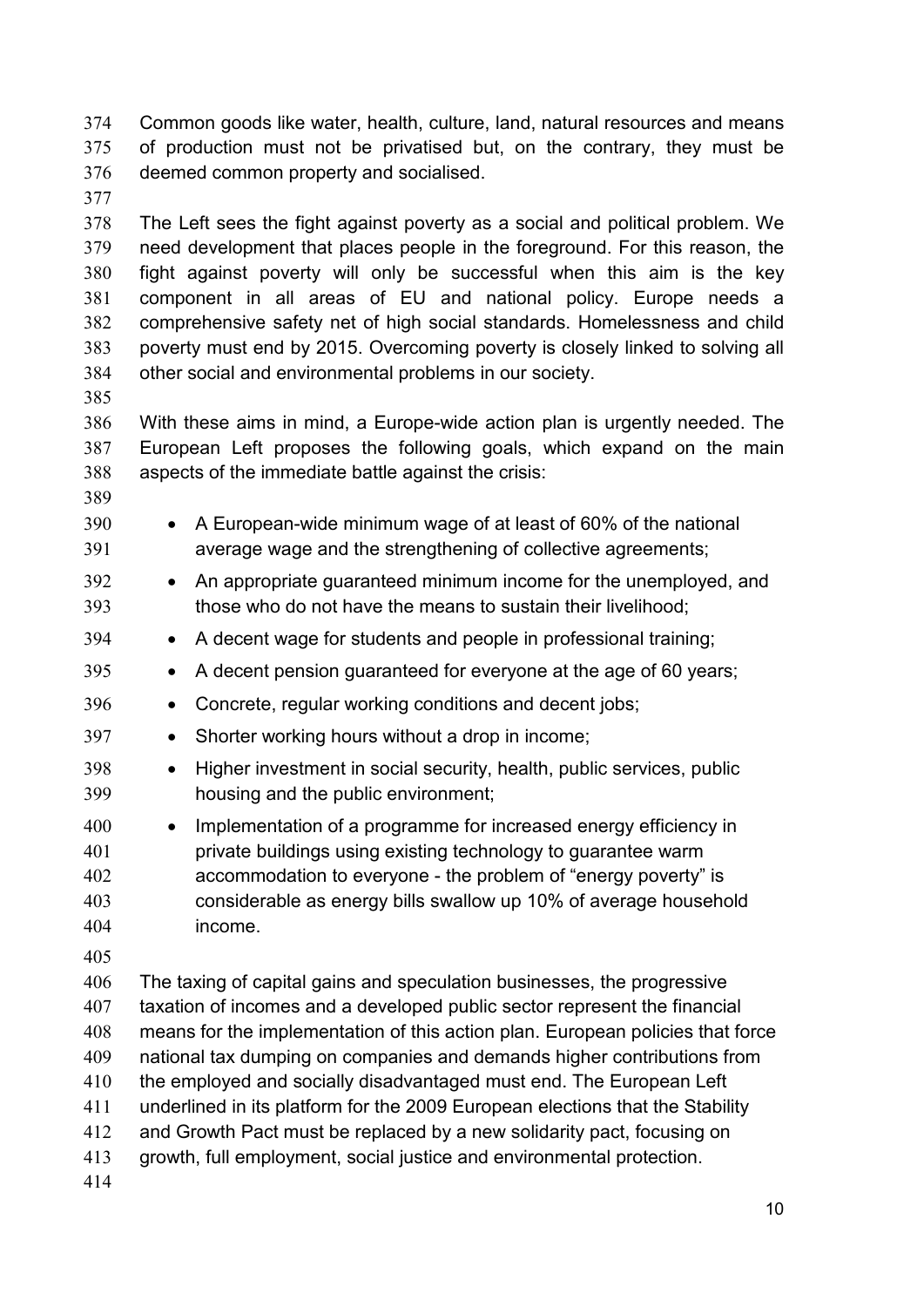## **3. For a new Development Model**

The notion that ambitious and coordinated policies are necessary to face the challenges to humanity and the planet has spread. Nevertheless, the capitalist logic represents a major obstacle. The financial crisis, whose systemic nature has become obvious, reveals the extent of the waste generated by the current development approach. This is why all of the proposals that this document sets out reflect an alternative logic, of a new social development model, sustainable and humane. These three dimensions are indissoluble: the social evidently includes the economic sphere, which should primarily be used to serve the needs and the aspirations of every individual. It is a question of creating a new era of human civilisation, based on a progressive process founded on multiple systemic reforms, transforming daily routines, without losing sight of the ambition and the stakes.

Action to achieve such a transformation requires a common movement:

• The Party of the European Left will continue its struggle for a consistent peaceful external and security policy for a world without weapons of mass destruction. We take part in all campaigns for solidarity and peace, in particular in the Middle East, for a fair and just settlement of the Israeli-Palestinian conflict based on UN resolutions, with the founding of a viable Palestinian state with East Jerusalem as its capital. We demand the end of the war led by NATO in Afghanistan and the withdrawal of all foreign troops. We also demand the withdrawal of the remaining troops and other military contractors from Iraq and call for the international community to assume its responsibility for civil reconstruction in Iraq. The right to self-determination of the Iraqi people and their sovereign choices in the reconstruction and the future of the country must be guaranteed. Progressive and reciprocal disarmament with third countries is essential. We want peaceful and mutually beneficial cooperation and dialogue with our neighbours, and stability in Europe including Russia. The EU's military strategic collaboration with NATO must be stopped.

• The European Left reaffirms its demand for the dissolution of NATO and calls for an international cooperative security system conforming to international law and to the principles of a reformed and democratised UN system. We strongly oppose any move towards further militarisation in EU external relations and campaign for a peaceful role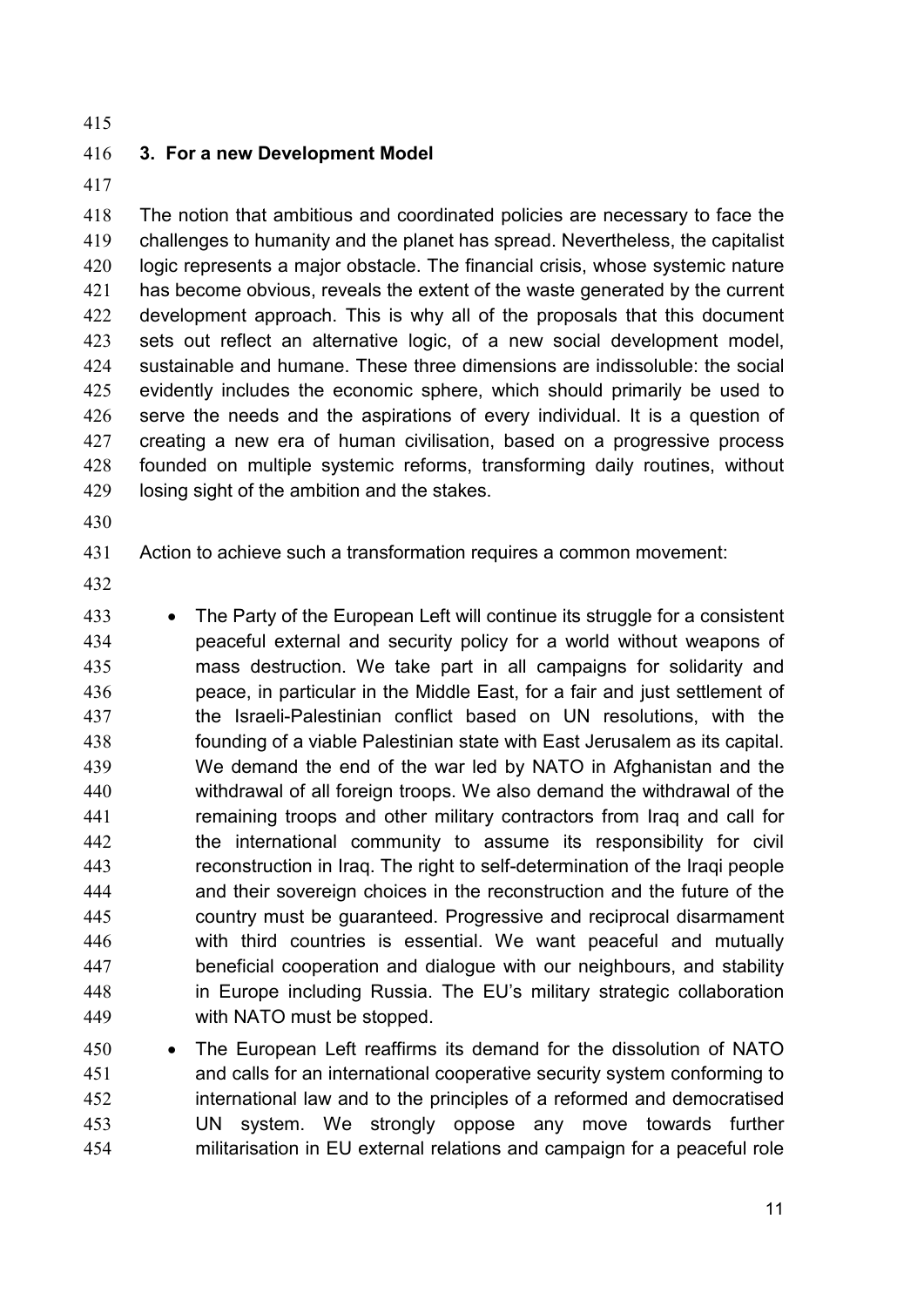- for Europe in the world. The EU also has to respect the rights of neutral countries to continue their policy of non-alignment.
- The transfer of people from Turkey to the occupied part of Cyprus should be stopped immediately because it seeks to conquer and cement Turkey's occupation of the island. Turkish occupation of the 37% of the territory of the Republic of Cyprus should end. The Turkish government should contribute in practical terms, in order to lead the ongoing negotiation process to a just and viable solution of the Cyprus problem based on the relevant UN resolutions, international and European law.
- The EL expresses its solidarity and support for political processes taking place in Latin America that seek broader democracy and higher citizenship participation. We consider it very important to continue the joint meetings of the Sao Paulo Forum and the EL in order to exchange experiences on dealing with crucial issues. In particular, we stress the need to end the blockade against Cuba.
- We believe that the EU Latin America agreements that have been signed and those currently under negotiation are trying to impose neoliberal policies in the interests of multinational enterprises, mainly those with the worst environmental records, seeking to establish patents in the fields of health and biodiversity.
- European development policy must oblige all EU member states to fulfil the Millennium Development Goals by 2015 by fulfilling the commitment reserve 0.7% of GDP for development aid. This requires a reorientation of the mode of production and consumption, which does not threaten the capacity of nature and where commodities and money are not the basis of appreciation. With this aim, we are struggling for EU trade agreements that emphasise respect for all core criteria of the International Labour Organisation, labour and human rights standards in all partner countries. They should not be benefiting transnational companies that seek to gain access to natural resources and maximise their profits.
- The European Left works together with other forces for an energy revolution based on genuine renewable energy resources and energy savings. We do not consider biomass for energy to be a genuine renewable energy source on a large scale, especially when it replaces food crops. Climate change mitigations and energy production should no longer be a question of profit making. Natural resources should not be wasted on rearmament and wars. The development and foreign trade policies of the EU must break with the current logic of land grabbing and exploitation of natural resources. We support debt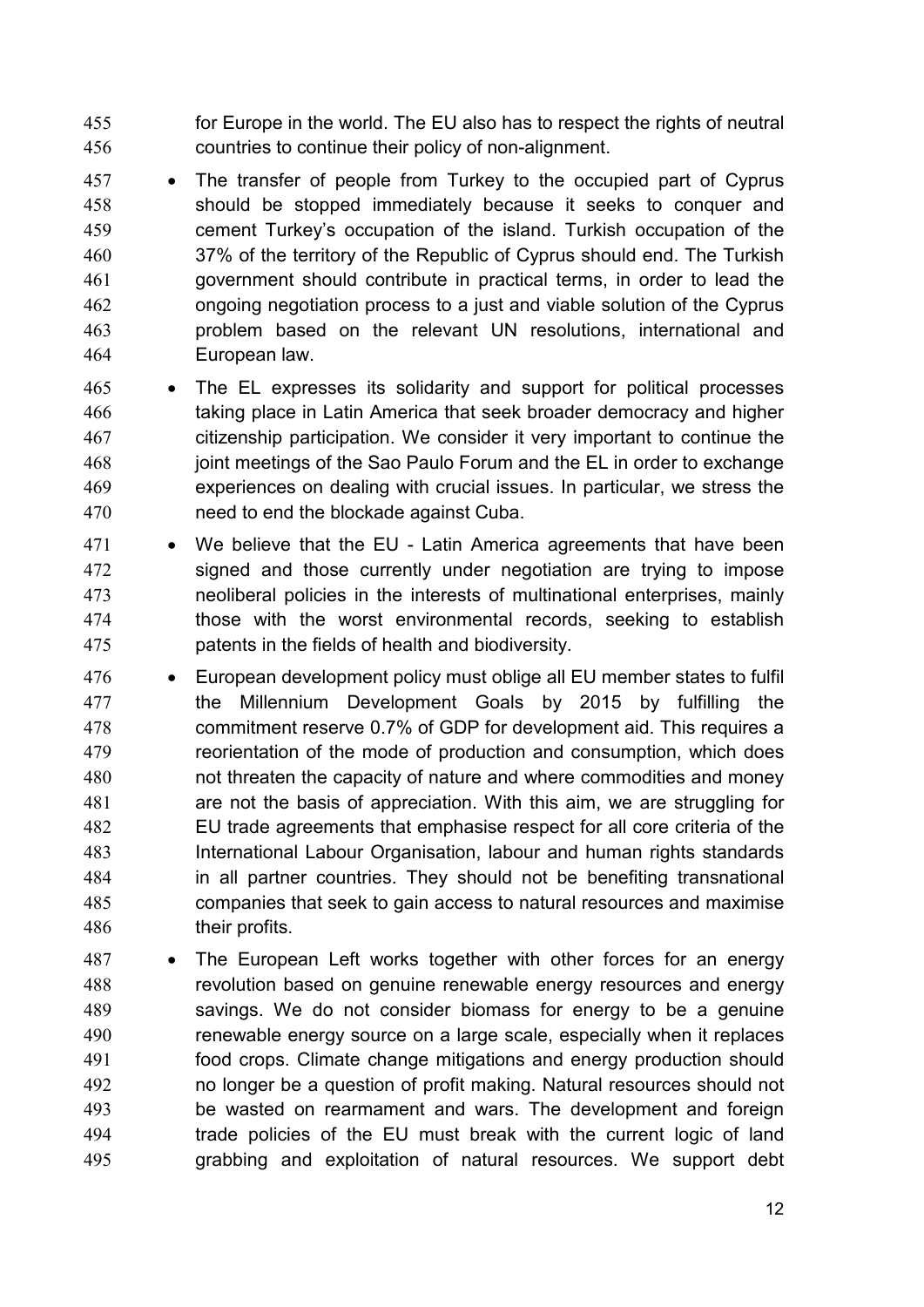cancellation for the poorest countries and the payment of ecological debt by industrialised countries to developing countries.

• We call for international cooperation to combat global warming. To prevent the most severe impacts of climate change, action needs to be taken by 2020. EL proposes to strive for 40% reduction of CO2 emission by 2020 in developed countries (compared to the level of 1990). In Europe, this particularly affects sectors like energy innovation technologies, agriculture and forestry dedicated to the preservation of biodiversity and carbon sequestration, construction engineering, traffic and regulations by public investment. There should be huge investment in the European energy sector in the years to come. The Kyoto Protocol cannot be reduced to a system of emission quotas; each new attempt for an international treaty (Kyoto II) must form a new paradigm based on cooperation and not competition. The European Left fully supports the Cochabamba declaration. Time is short.

- 511 We fight for individual civil liberties and the fundamental social and political rights of all EU citizens and immigrants based on the Charter of Principles. The European Left welcomes the EU's joining of the European Convention of Human Rights (ECHR). We are campaigning for the further development of fundamental rights in Europe based on the ECHR, including all legal instruments both at national and European level. We defend the rights of those discriminated against on grounds of ethnicity, sexual orientation, gender, religion, ideology, disability or age. We demand equality between men and women. The European Left defends the respect for the principle of secularism. We seek strategies against racism, xenophobia, chauvinism, fascism, anti-communism, homophobia and all other forms of discrimination. We are working for a refugee policy in accordance with the Geneva Convention. Those who must flee on account of their political activities, religion, ideology, sexual orientation or gender identity must be able to find acceptance and safety in Europe. We demand the recognition of gender-specific and non-national persecution as grounds for asylum, as well as particular protection for child refugees. For this reason we reject the current FRONTEX border control system. The EL strongly opposes any attempts to make migrants "scapegoats" for any kind of social problems. We struggle for a strong social dimension to integration policies.
- Universal access to education, culture, media and the possibility to use one's own cultural forms of expression are essential for democratic dialogue in Europe and worldwide. Intercultural exchange and the neutrality of digital networks should be of public - European and national - responsibility. Free education, freedom of information,